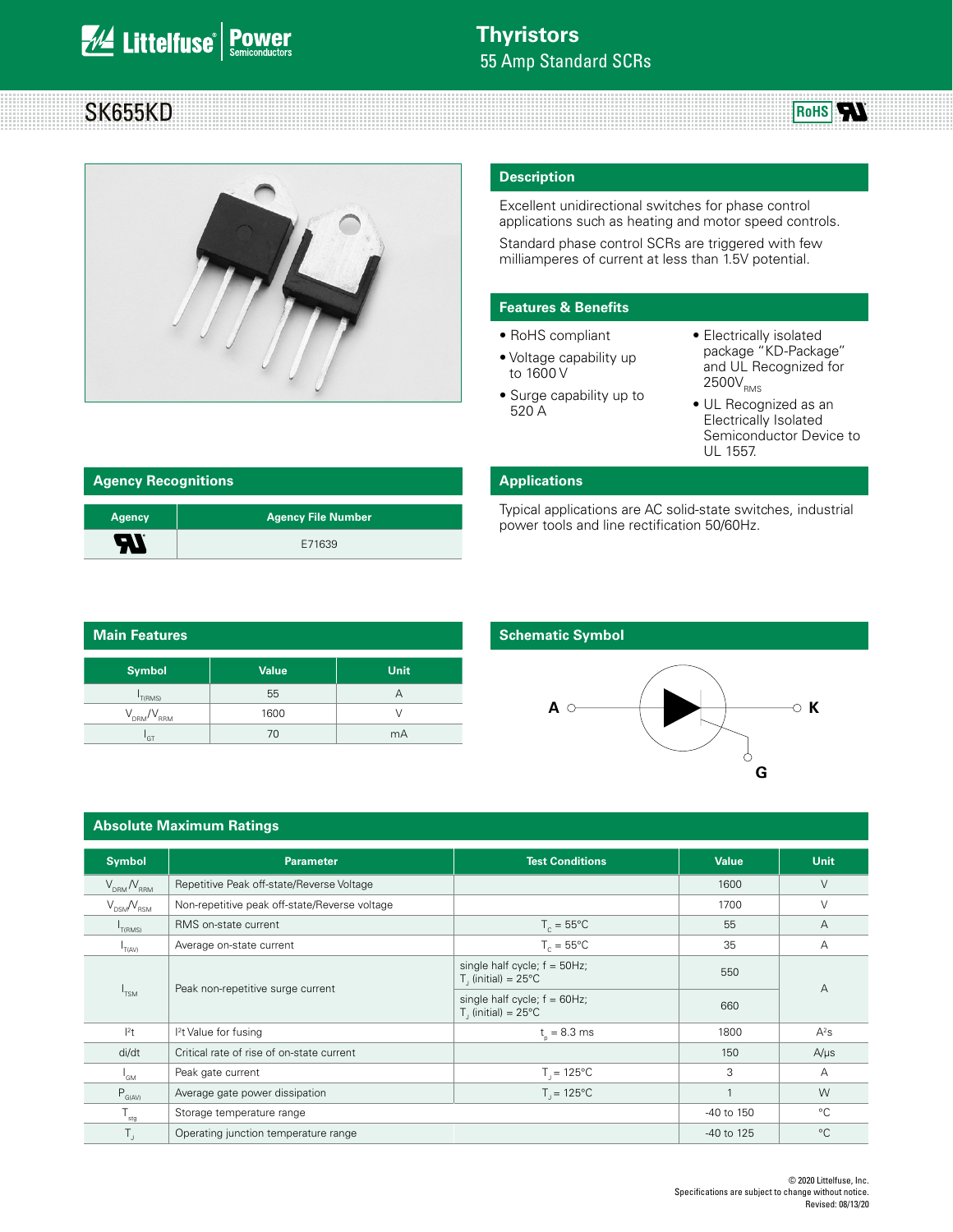# **Thyristors** 55 Amp Standard SCRs

#### **Electrical Characteristics** (T<sub>J</sub> = 25°C, unless otherwise specified)

| <b>Symbol</b>              | <b>Test Conditions</b>                                                            | <b>Value</b> | Unit |           |
|----------------------------|-----------------------------------------------------------------------------------|--------------|------|-----------|
| $\mathsf{I}_{\mathsf{GT}}$ |                                                                                   | MAX.         | 70   | mA        |
| $V_{GT}$                   | $V_p = 12V$ ; R <sub>1</sub> = 30 $\Omega$                                        | MAX.         | 1.5  | $\vee$    |
| dv/dt                      | $V_p = 2/3 V_{pRM}$ ; gate open; T <sub>1</sub> = 125°C<br>MIN.                   |              | 2000 | $V/\mu s$ |
| $\mathsf{V}_{\mathsf{GD}}$ | $V_p = V_{p, B}$ ; R <sub>1</sub> = 3.3 kΩ; T <sub>1</sub> = 125°C<br>MIN.        |              | 0.2  | $\vee$    |
| Ч.                         | $I_r = 500 \text{mA}$ (initial)<br>MAX.                                           |              | 200  | mA        |
|                            | TYP.<br>$I_{\tau} = 0.5$ A; t_=50 $\mu$ s; dv/dt=5V/ $\mu$ s; di/dt=-30A/ $\mu$ s |              | 20   | $\mu s$   |
| `at                        | $I_c = 2 \times I_{cr}$ ; PW = 15µs; $I_r = 110$ A                                | TYP.         | 5    | $\mu s$   |

| <b>Static Characteristics</b> |                                            |                       |      |              |      |
|-------------------------------|--------------------------------------------|-----------------------|------|--------------|------|
| <b>Symbol</b>                 | <b>Test Conditions</b>                     |                       |      | <b>Value</b> | Unit |
| $V^{\text{TM}}$               | $I_{\tau} = 110A$ ; t <sub>o</sub> = 380µs |                       | MAX. | 1.8          | V    |
| $I_{DRM}$ / $I_{RRM}$         | $V_{DRM} / V_{RRM}$                        | $T_{1} = 25^{\circ}C$ | MAX. | 10           | μA   |
|                               |                                            | $T = 125^{\circ}C$    |      | 8            | mA   |

| <b>Thermal Resistances</b>                    |                       |       |             |  |
|-----------------------------------------------|-----------------------|-------|-------------|--|
| Symbol                                        | <b>Parameter</b>      | Value | <b>Unit</b> |  |
| $\mathsf{R}_{\Theta\cup\mathsf{C}\mathsf{D}}$ | Junction to case (AC) | 1.0   | °C/W        |  |



### **Figure 2: Normalized DC Gate Trigger Voltage vs. Junction Temperature**

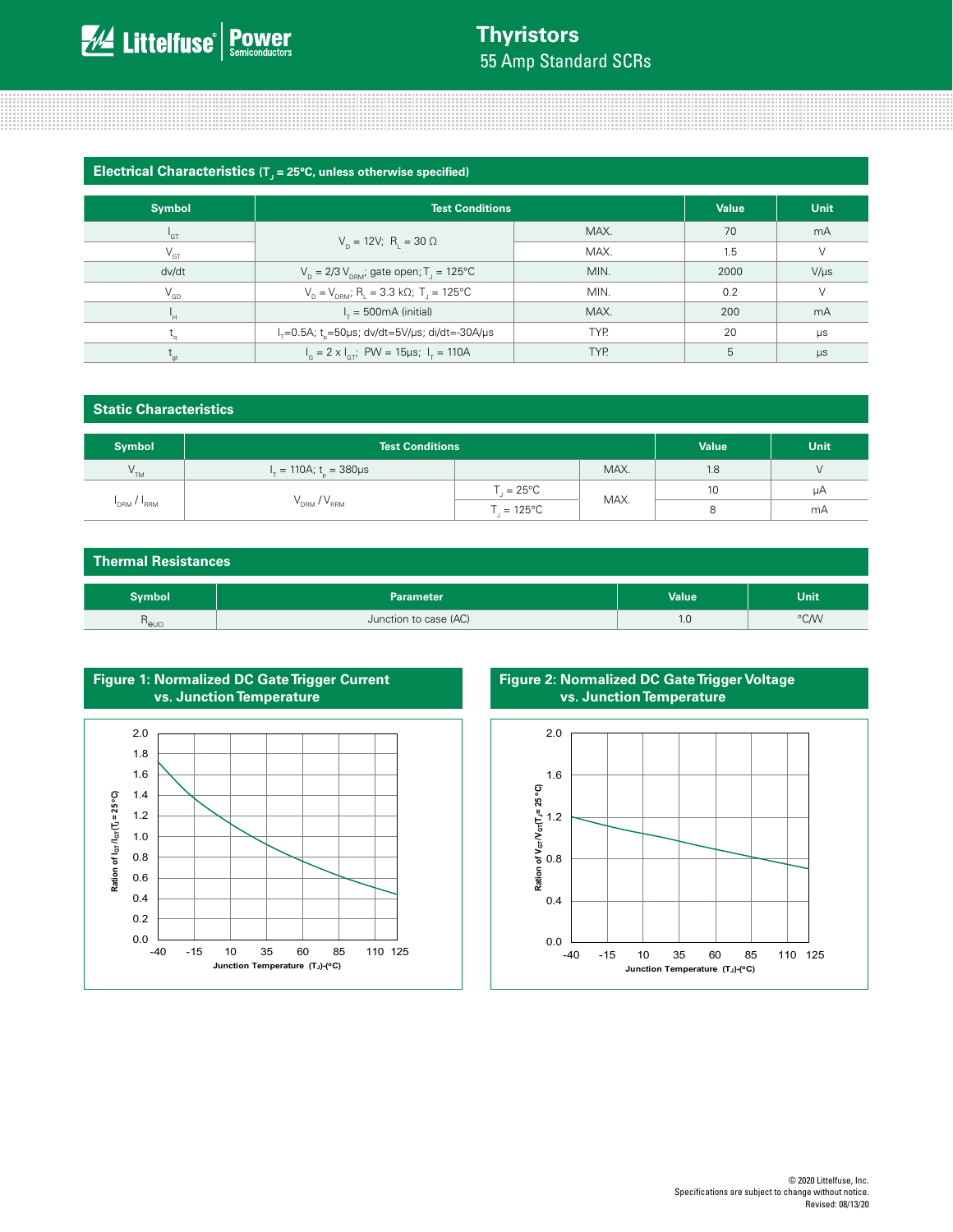0000000000

### **Thyristors**

m

55 Amp Standard SCRs





**Figure 5: Power Dissipation (Typical) vs. RMS On-State Current**



**Figure 7: Maximum Allowable Case Temperature vs. Average On-State Current**



**Figure 4: On-State Current vs. On-State Voltage (Typical)**



**Figure 6: Maximum Allowable Case Temperature vs. RMS On-State Current**

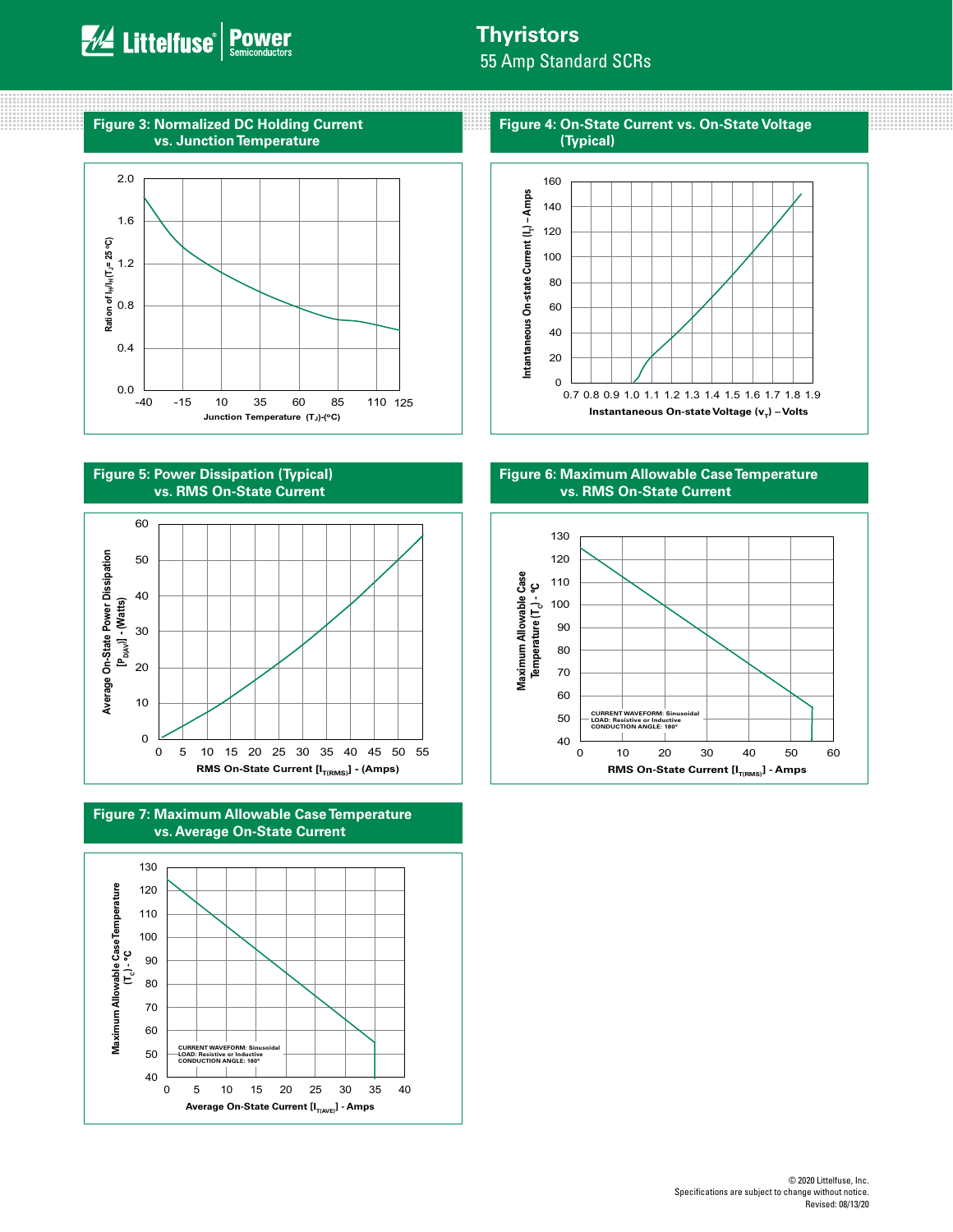## **Thyristors** 55 Amp Standard SCRs

#### **Figure 8: Surge Peak On-State Current vs. Number of Cycles**



#### **Design Considerations**

Careful selection of the correct component for the application's operating parameters and environment will go a long way toward extending the operating life of the Thyristor. Good design practice should limit the maximum continuous current through the main terminals to 75% of the component rating. Other ways to ensure long life for a power discrete semiconductor are proper heat sinking and selection of voltage ratings for worst case conditions. Overheating, overvoltage (including dv/dt), and surge currents are the main killers of semiconductors. Correct mounting, soldering, and forming of the leads also help protect against component damage.

#### **Environmental Specifications**

| <b>Test</b>                                | <b>Specifications and Conditions</b>                                        |
|--------------------------------------------|-----------------------------------------------------------------------------|
| <b>AC Blocking</b>                         | JESD22-A108C, 80% $V_{DPM}$ @125°C for 168 hours                            |
| <b>Temperature Cycling</b>                 | JESD22-A104D, M-1051,<br>50 cycles; -50°C to +150°C;<br>15-min dwell-time   |
| <b>Temperature/Humidity</b>                | EIA / JEDEC, JESD22-A101<br>168 hours; 100V - DC: 85°C;<br>85% rel humidity |
| <b>Resistance to</b><br><b>Solder Heat</b> | JESD22-B106C                                                                |
| Solderability                              | ANSI/J-STD-002, category 3, Test A                                          |

SUPPLY FREQUENCY: 50 Hz Sinusoidal

following surge current interval. 2. Overload may not be repeated until junction temperature has returned to steady-state

RMS On-State Current: [I<sub>T(RMS)</sub>]: Maximum Rated Value at Specified Case Temperature

1. Gate control may be lost during and immediately

LOAD: Resistive

rated value.

Notes:

#### **Physical Specification**

| <b>Terminal Finish</b> | 100% Matte Tin-Plated                                     |
|------------------------|-----------------------------------------------------------|
| <b>Body Material</b>   | UL Recognized compound meeting flammability<br>rating V-0 |

### **Dimensions – TO-218AC (KD Package) — Isolated Mounting Tab Common with Center Lead**

![](_page_3_Figure_11.jpeg)

Note: Maximum torque to be applied to mounting tab is 7 in-lbs. (0.8 Nm).

E

D

B A **Dimension Millimeters Inches Min.** | Typ. | Max. | Min. | Typ. | Max. **A** | 4.40 | 4.60 | 0.173 | 0.181 **B** | 1.45 | 1.55 | 0.057 | 0.061 **C** | 14.35 | | 15.60 | 0.565 | | 0.614 **D** 0.50 0.70 0.020 0.028 **E** | 2.70 | | 2.90 | 0.106 | | 0.114 **F** | 15.80 | 16.50 | 0.622 | 0.650 **G** 20.40 21.10 0.803 0.831 **H** 15.10 15.50 0.594 0.610 **J**  $\begin{array}{|c|c|c|c|c|c|} \hline \textbf{5.40} & \textbf{5.65} & \textbf{0.213} & \textbf{0.222} \hline \end{array}$ **K** | 1.10 | 1.40 | 0.043 | 0.055 **L** | 1.35 | | 1.50 | 0.053 | | 0.059 **P** | 2.80 | 3.00 0.110 | 0.118 **R**  $\vert$  4.35  $\vert$  0.171